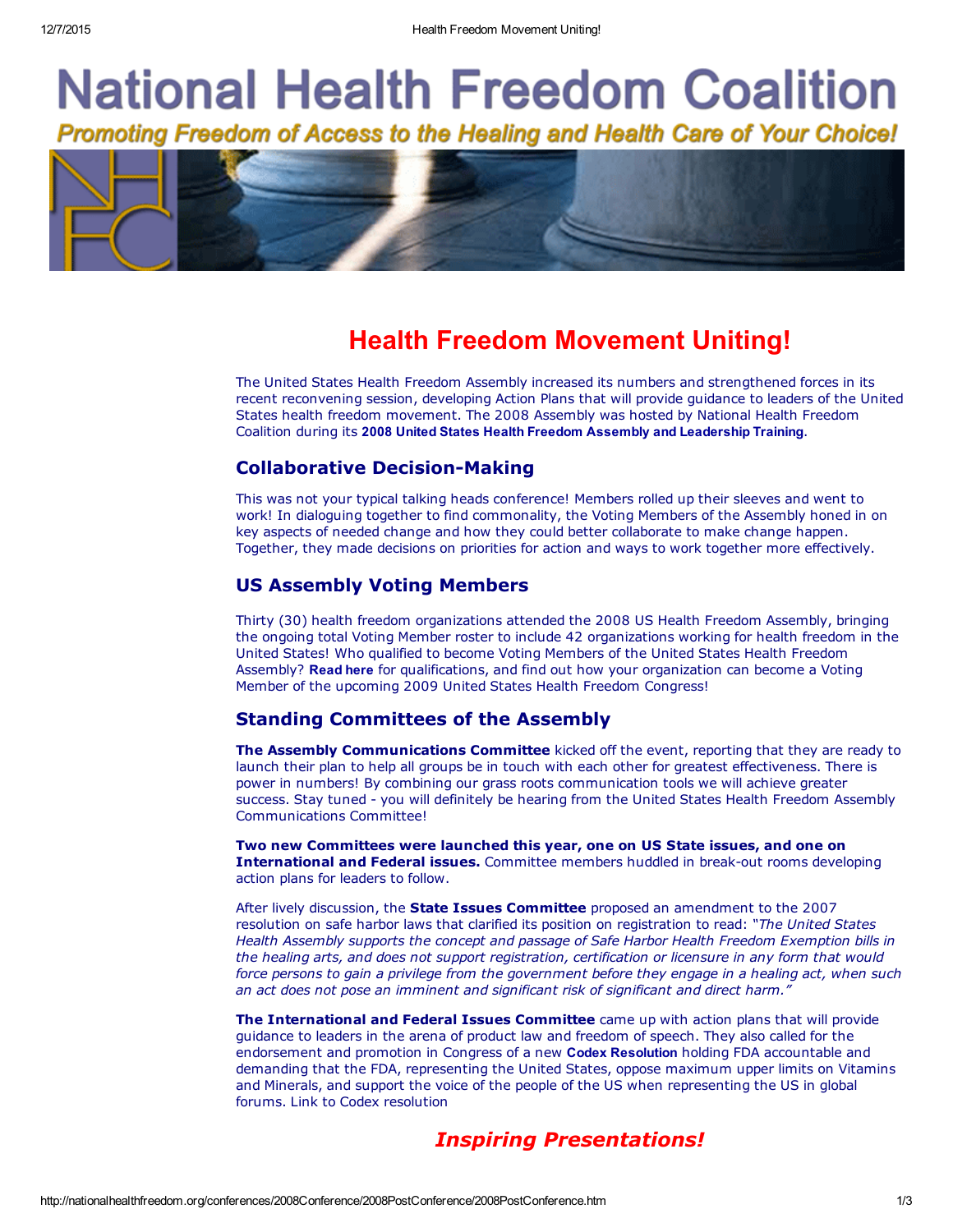#### Specifically on CODEX

Scott Tips, President and Legal Counsel for National Health Federation, educated the Assembly on the challenges and action needed regarding Codex Alimentarius.

Clinton Miller, long-time health freedom activist and lobbyist, presented his new Codex Congressional Resolution. A Codex Resolution letter has been drafted and is ready for distribution as part of the Assembly's Action Plans for activists. ([Click](http://nationalhealthfreedom.org/conferences/2008Conference/2008PostConference/codex-letter.pdf) here for Codex Resolution demanding that US Agency employees represent the wishes of the American people for no upper limits on Vitamins and Minerals).

#### Keynote Speakers and Awardees

Banquet Keynote Speaker, Michael McCormack, JD, President of Citizens for Health, is an attorney working in Washington State to defend natural health practitioners and to pass safe harbor exemption legislation. McCormack presented a riveting speech and power point presentation on the history of healing, the power and influence of medicine wars, the cultural role of attorneys in the healing of communities, and the vision of the future as we evolve into more wholistic people. The title of his talk was *"Toward a More Balanced Health System: Healing Through the Lens of* **Freedom."** NHFC gave McCormack a 2008 Health Freedom Award for his supreme tenacity at protecting unlicensed healing practitioners in Washington against the Washington Department of Health.

Friday Evening Keynote Speaker, Autumn Stringam, is author of *A Promise of Hope: The Astonishing True Story of a Woman Afflicted with Bipolar Disorder and the Miraculous Treatment that Cured Her.* Stringam drew Assembly members into her own deeply personal story of her experiences of mental illness and eventual complete cure by the use of her father's supplements, bringing tears to everyone's eyes. In addition, Autumn gave a remarkable recounting by Power Point of the history of psychiatric medicine and treatments, including the human atrocities in the name of medicine, and the evolution of the care of patients with mental symptoms to the present day options that patients have. Included in Autumn's presentation was the state of affairs in the Canadian health freedom movement and her part as a founder of the Women with Red Umbrellas, to protect Canadian citizens' access to nutritional supplements. NHFC presented to Autumn Stringam a 2008 Health Freedom Award for her courage to heal, her courage to work to change the world to protect options for all consumers, and for being a founder of the Women with Red Umbrellas.

2008 Health Freedom Awardee, Larry Hanus, was presented an award for his tenacity and courage to protect the right of mercury-free dentists to practice, through his own story in Iowa of losing his dental license, and working 13 years to obtain it back. After receiving his award, Larry, Board Member of NHFA, and Voting delegate for Iowa Health Freedom Coalition, gave a heartwarming account of his story - his work to regain his license and his gratitude for the health freedom movement and their support of his journey.

2008 Health Freedom Awardee Rick Jaffe, attorney and author, Galileo's Lawyer, was given an award for his passion for the truth in law and healing, and for vigorously defending people who are doing great healing work in the world. Attorney Jaffe was unable to attend and the award was received by Texas Assembly delegate, Gwen Johnson. Jaffe will receive his award in person at the Texas Health Freedom Coalition meeting in Austin at the Texas state capitol on November 15, 2008.

2008 Health Freedom Awardee Julie Kline, President of Trinity College, was given an award for her dedication to carrying on the work of health freedom and the grand initiation and implementation of the Health Freedom Expos now successfully being held around the country by Healthkeepers Alliance. Clinton Miller received her award in her absence, and Healthkeepers looks forward to seeing us all at the February Health Freedom Expo in Los Angeles 2009

#### Leadership Training Day

#### Passing Legislation in Your State for Health Freedom.

The third day of the conference featured training for state health freedom groups on how to pass safe harbor health freedom legislation for practitioners. Attorney Diane Miller, Director of Law and Public Policy for NHFC and NHFA, gave the opening remarks, followed by a moving presentation from our most honorable teacher and mentor, Clinton Ray Miller. Miller coached us on how to be persistent with our ever-present responsibility to "ask" for what we need, "ask" for what we envision, and expect to receive, and to always have freedom. We are excited to have such memorable presentations on videotape and will be making them available for public purchase as soon as possible.

The Leadership Day was a hands-on work day for state leaders. Diane Miller gave a presentation on language for safe harbor exemption laws and other practitioner laws that will preserve access to all practitioners. There was a panel on fundraising, made up of leaders that had successfully raised over